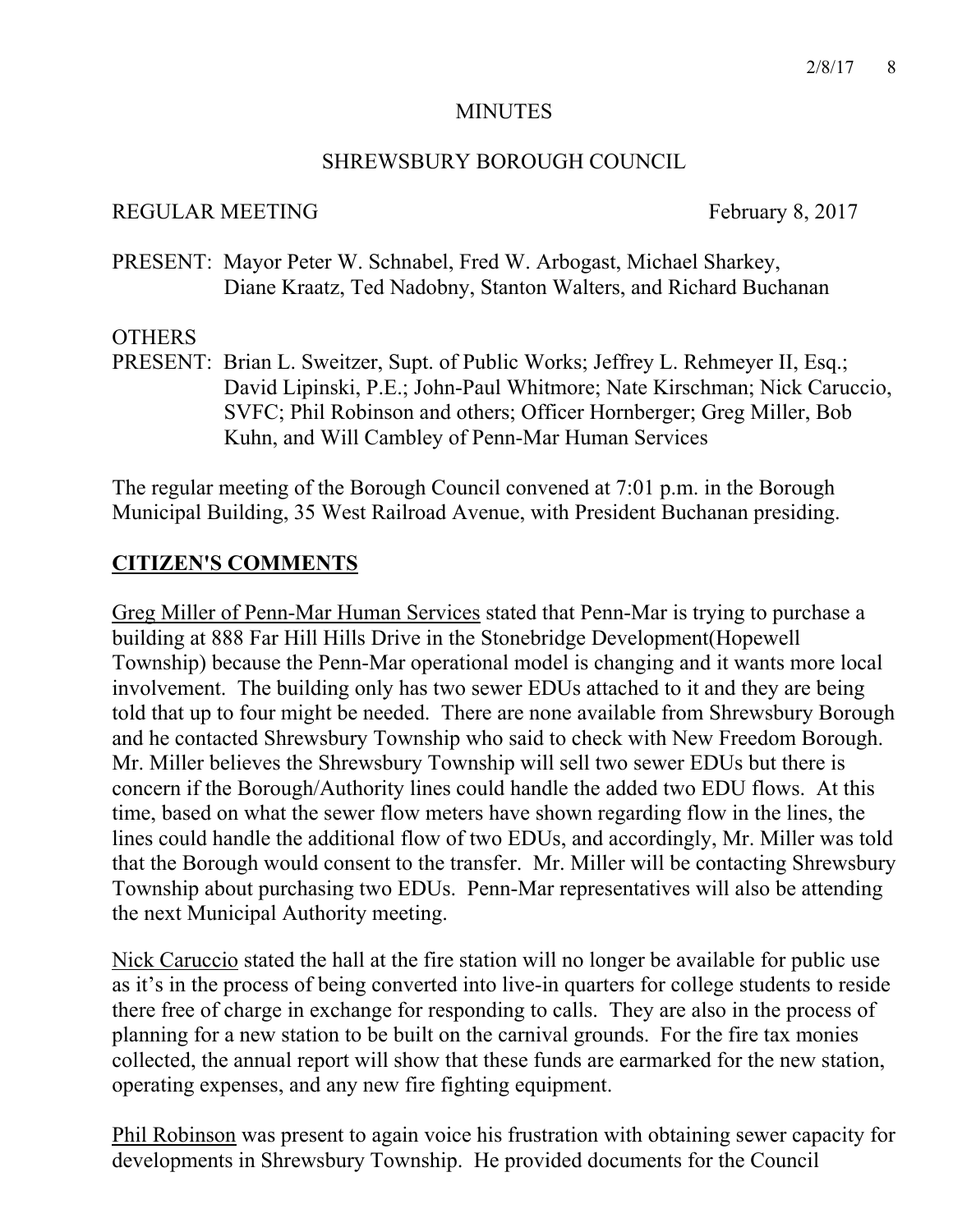members, the receipt of which was acknowledged. He has been involved with asking for capacity from New Freedom Borough for a year. He was told the Borough received the draft Shrewsbury Agreement amendment just prior to our January meeting. Sol. Rehmeyer has drafted an initial reply to that submission, seeking more information. The Borough wants to know for sure where New Freedom Borough is getting the capacity that it says it has to sell. Phil was told Shrewsbury Borough is willing to cooperate in the transfer should any legitimate capacity be available. Phil again stated he believed that the Borough should sell some of the capacity it is holding for future Borough development. M. Sharkey stated the plant is currently only able to process 1.4 MGD at this point.

# **Water & Sewer** Supt. Sweitzer

## Deer Creek Force Main Repair

The sewer force main was replaced on January 26. Kinsley Construction replaced about 180 feet of pipe and added a valve on the force main. Another valve was added at another location on the force main.

## York Water Strawberry Fields Water Project

Some residents are connecting to The York Water Company for water service. The residents have private wells and more than 20 homes on Strawberry Road, Abbey Road, and Penny Lane are located in either zone 2 or zone 3 of the Wellhead Protection Area in Shrewsbury Township. Sol. Rehmeyer reviewed the wellhead protection ordinance and it was the consensus of Council to pursue closing these residential wells for the homes that will be connected to The York Water Company.

## SCADA Project

The project is now about  $90 - 95\%$  finished.

## VOC Exxon Subpoena

Test results for years 2002 and 2003 were submitted in response to the request.

## **Public Roads & Lighting** – Supt. Sweitzer/ M. Sharkey

## North Main Street Driveway Permits

We are working on obtaining three PennDOT permits for two driveways and Linden Avenue. North Main Street will be paved in 2018.

## Road Salt Purchases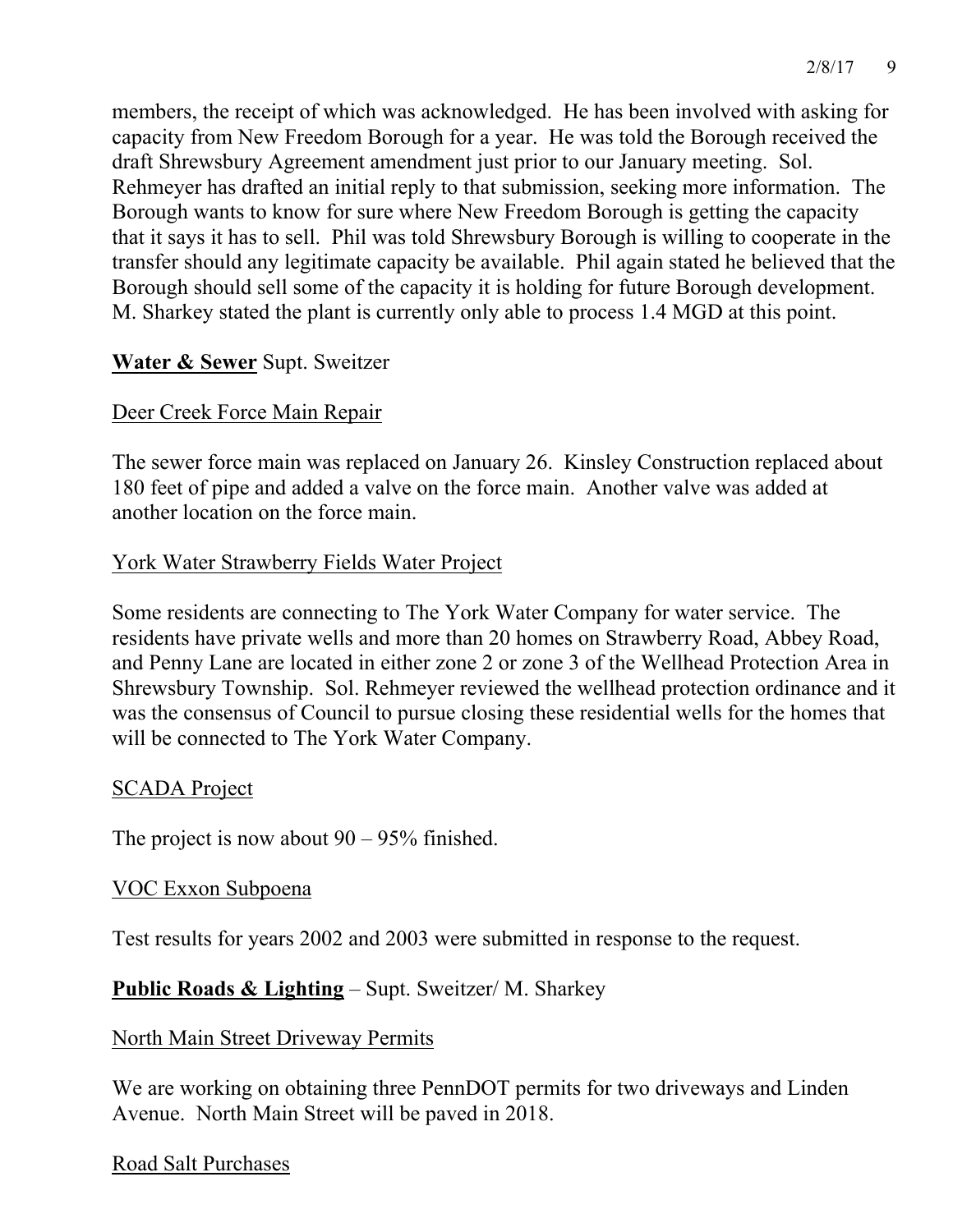The salt storage area is full. We are required to purchase 50 tons more.

# **APPROVAL OF MINUTES**

The minutes of the January 11, 2017, meeting were approved by unanimous consent.

## **APPROVAL OF EXPENDITURES AND REPORT OF ACCOUNTS**

F. Arbogast moved to approve the bill lists: general account check numbers 1299 thru 1354; water account check numbers 1133 thru 1153; sewer account check numbers 1079 thru 1089; highway aid account: check numbers 916 thru 918; and to approve the financial reports for January.

D. Kraatz seconded. The motion carried with all in favor. The PLGIT balances and report of accounts for the Municipal Authority were also included.

# **APPROVAL OF PAYROLL REGISTER**

F. Arbogast moved to approve the January 3, 16, and 30 payroll registers.

T. Nadobny seconded. The motion carried with all in favor.

# **SUBDIVISION & LAND DEVELOPMENT** – D. Kraatz

Two staff review meetings were scheduled and then cancelled at the request of the developers.

## **Codes Enforcement**

Seven building permits were issued in January. Keith's activity report was submitted and is on file.

## **Southern Regional Police** – Mayor Schnabel and R. Buchanan

Mayor Schnabel reported the consultant will make his presentation at the February 21 Police Commission meeting and urged everyone to attend. It appears that New Freedom Borough is still planning on leaving as it has contracted with two entities to come in and assess the value of the Department. Sol. Rehmeyer was asked to review the agreement as it pertains to continued costs of the police department and how they relate to the leaving of a member. F. Arbogast stated the Public Safety Committee has put a comparison together of the cost per officer in different scenarios to be ready for what happens the end of 2017. They are waiting to hear what the consultant has to say on February 21.

# **Water & Sewer(continued)** –T. Nadobny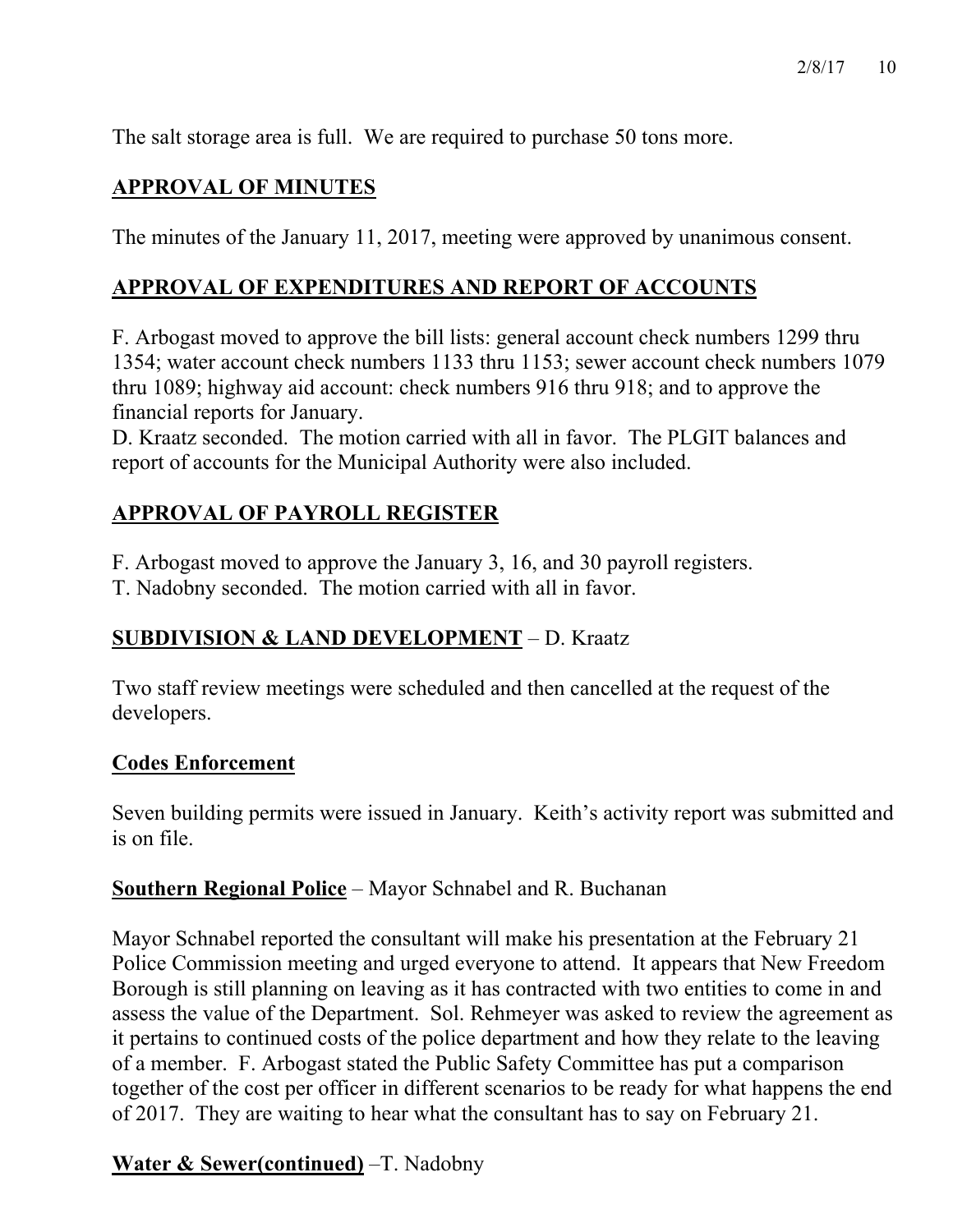### Susquehanna River Basin Commission

R. Buchanan stated he received a call from Rep. Moul who discovered in the original charter for the SRBC that it was authorized to study surface water only. Rep. Moul and other representatives were going to meet with the executive director in a closed-door meeting.

### Sewer Tapping Fee Ordinance Adoption

T. Nadobny moved to adopt Ordinance 2017-1 increasing the tapping fee to \$3,156.05. M. Sharkey seconded. The motion carried with all in favor.

### Sewer Flow Meters

T. Nadobny stated the north sewer flow meter is working fine but the south meter is sending erratic data most likely from a faulty pressure censor. The cameras are still under warranty.

### Municipal Authority Vacancy

T. Nadobny stated there are two applicants interested in the vacancy. They have been invited to attend the February 22 Authority meeting to introduce themselves and the Authority will then make a recommendation regarding the appointment.

## **Public Roads & Lighting (continued)** – M. Sharkey

### LED Street Lighting

The Secretary obtained information for the street lights from Met Ed and some information on the LED lighting program. M. Sharkey will invite the electrical engineer to the March meeting. We have some time as there are not a lot of lights that will be expiring soon on any contracts with Met Ed.

### **Public Lands, Buildings and Finance** – F. Arbogast

### Capital Asset Capitalization Schedule

There were differing schedules between the Borough and the Authority for depreciating capital assets. The following schedule was recommended by the Borough's auditor:

Buildings  $15 - 39$  years Machinery, furniture, and equipment  $5 - 20$  years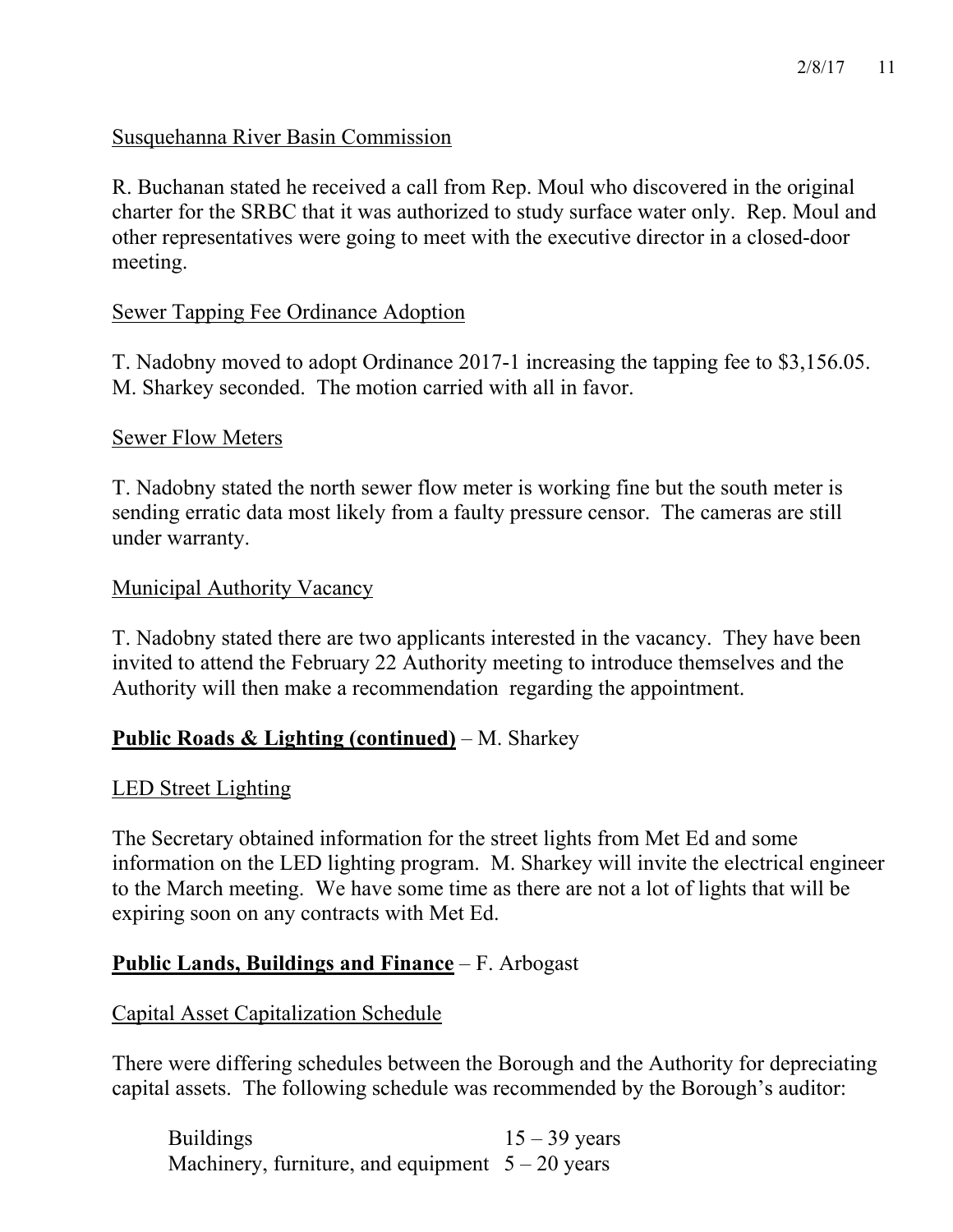| <b>Vehicles</b> | 5 years         |
|-----------------|-----------------|
| Infrastructure  | $20 - 50$ years |

F. Arbogast moved to adjust the Borough's capitalization schedule as recommended. T. Nadobny seconded. The motion carried with all in favor.

## Delinquent Fire Tax Monies

The auditor discussed fire tax monies that should be sent to the fire company from delinquent taxes received in 2016 from the Tax Claim Bureau. Since the fire tax was initiated January, 2015, those monies will be sent to the fire company in the amount of \$711.00.

## **ENGINEER'S REPORT**

## Water Work 2017

The contractor has until May 31, 2017, to complete the project.

### PennDOT Main Street Project

Eng. Lipinski's office is working with Supt. Sweitzer to obtain the PennDOT permits.

## Lutheran Home Sewer – Zimmerman Building

Eng. Lipinski received a call from the individual he met with from the U.S. Army Corps of Engineers who stated he mislead us when he reviewed the project with his boss in that they found an early 1980s photo that was prior to the construction of the stormwater basin that showed a headwater stream and wetlands at this location. They need to perform further soil and hydrologic investigation based on their regulations but they will be classifying this area as jurisdictional wetlands. After they come to their decision, it could be appealed. We were hoping to be able to avoid the 72 hour pump test.

### Deer Creek Pump Station Flow Analysis

Eng. Lipinski has started reviewing the flow information for the north and south lines entering the pump station.

### Proportionate Share Report

Eng. Lipinski started reviewing the report and will report his findings at the next Council meeting.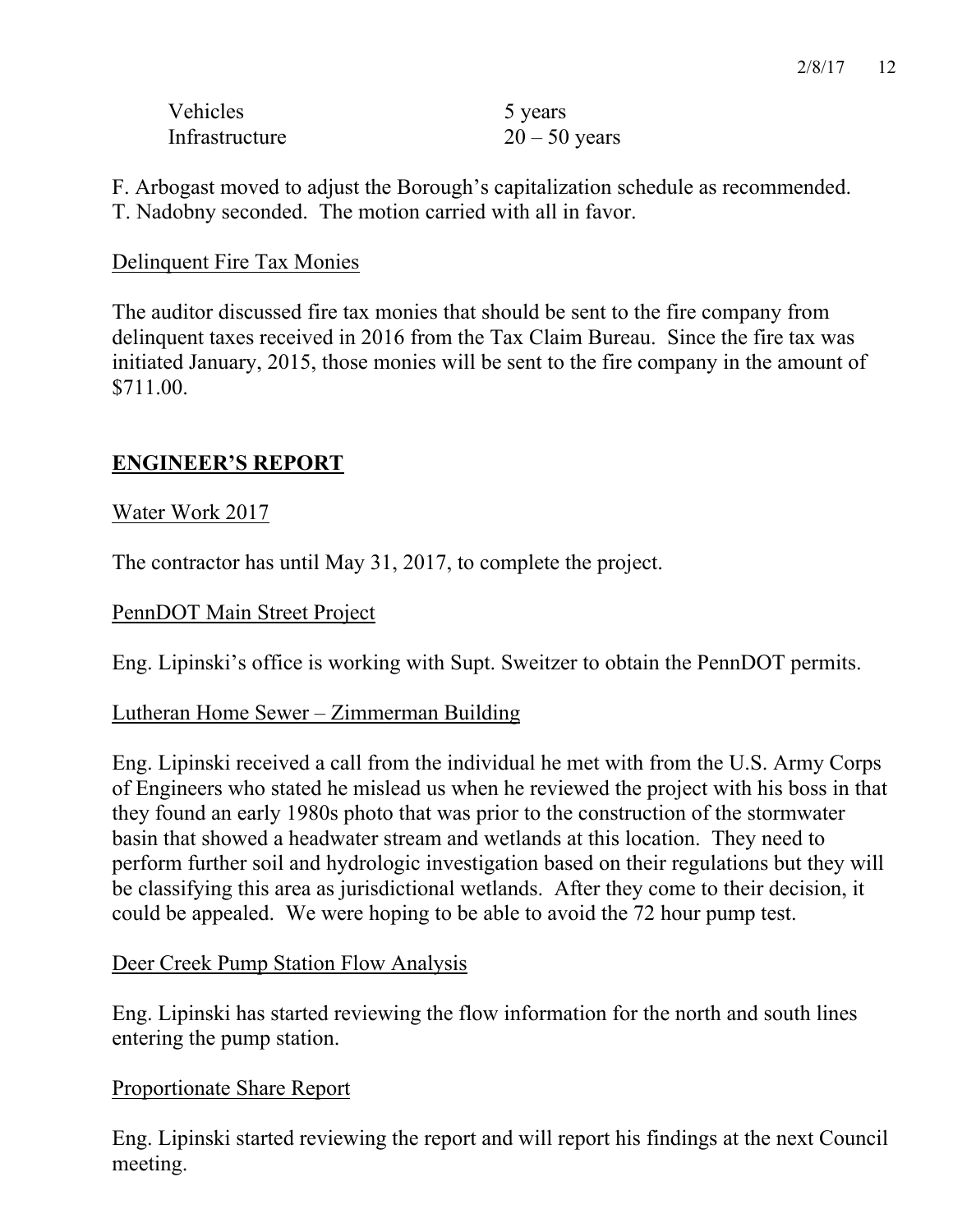## Weather Station

For less than \$1,000.00, a very good weather station can be purchased, either wired or wireless.

# **SOLICITOR'S REPORT**

## Tractor Trailer Problems at 201 South Main Street

After a second letter was sent to Walmart, Sol. Rehmeyer received a call from an inhouse counsel, who is primarily in charge of the transportation fleet. He is going to investigate the matter further and if an incident happens again, he is willing to receive more details in order to track down the problem drivers. Some are operated by third parties.

### Sewer Agreement

Sol. Rehmeyer presented language for a proposed response to Attorney Hovis regarding the Third Amended Shrewsbury Agreement, and it was authorized by unanimous consent to be transmitted to Attorney Hovis.

### Constitution Avenue Post Office

Sol. Rehmeyer's office prepared an Easement Agreement to correct the stormwater problems. It will be transmitted to the owner. There might be further discussion about future maintenance obligations.

## South Central York County Emergency Management Agency(SCEMA)

Sol. Rehmeyer's office has been directed to finalize the documents and prepare an ordinance authorizing intergovernmental cooperation.

## **Public Safety, Welfare and Personnel** – F. Arbogast and S. Walters

### Regional EMA

S. Walters stated the amount of funding was reduced and is based on per capita. Each municipality will retain ownership of the equipment it has when going into the SCEMA.

## **Secretary's Report** – C. Bosley